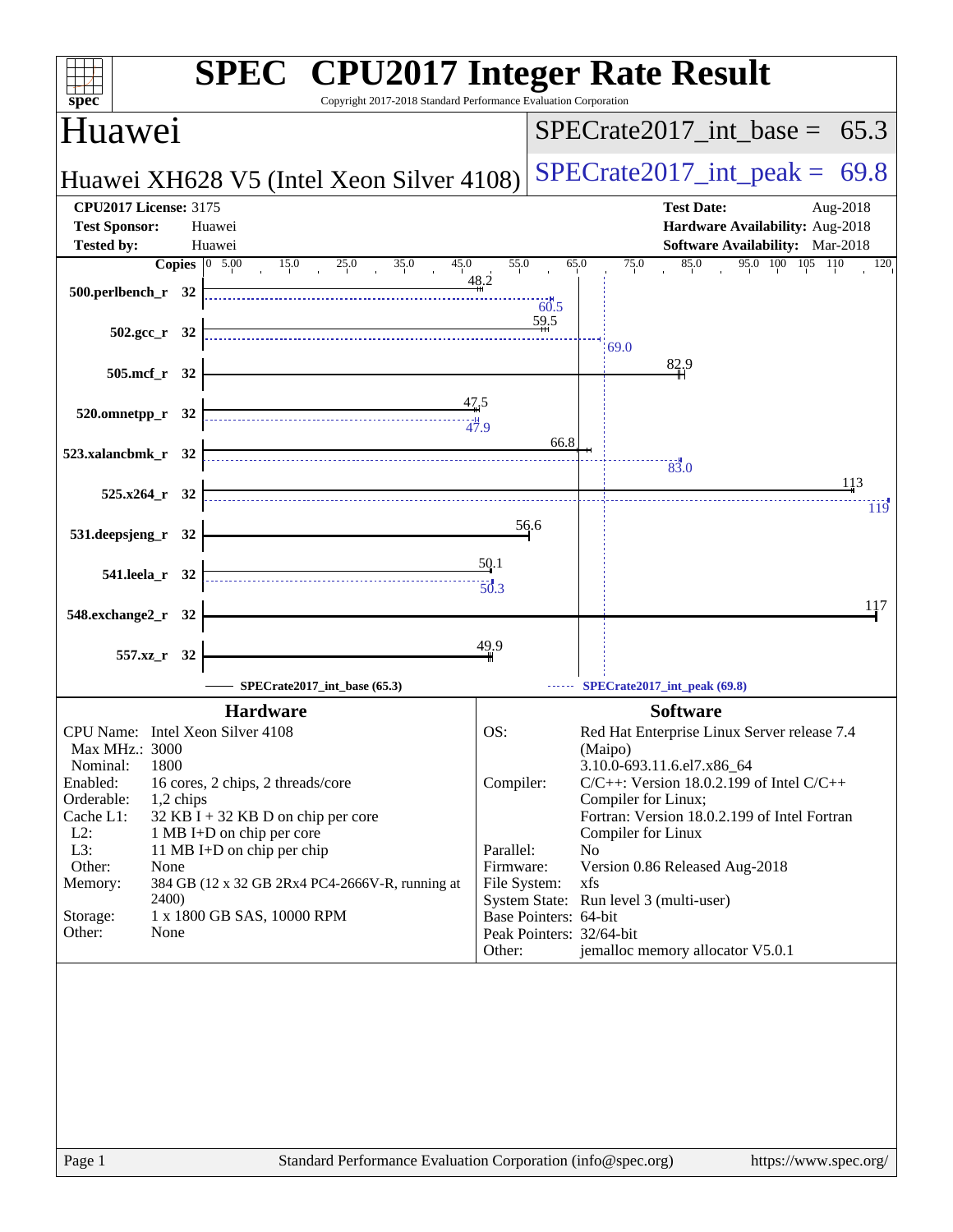

Copyright 2017-2018 Standard Performance Evaluation Corporation

### Huawei

#### SPECrate2017 int\_base =  $65.3$

Huawei XH628 V5 (Intel Xeon Silver  $4108$ ) SPECrate 2017\_int\_peak = 69.8

**[CPU2017 License:](http://www.spec.org/auto/cpu2017/Docs/result-fields.html#CPU2017License)** 3175 **[Test Date:](http://www.spec.org/auto/cpu2017/Docs/result-fields.html#TestDate)** Aug-2018 **[Test Sponsor:](http://www.spec.org/auto/cpu2017/Docs/result-fields.html#TestSponsor)** Huawei **[Hardware Availability:](http://www.spec.org/auto/cpu2017/Docs/result-fields.html#HardwareAvailability)** Aug-2018 **[Tested by:](http://www.spec.org/auto/cpu2017/Docs/result-fields.html#Testedby)** Huawei **[Software Availability:](http://www.spec.org/auto/cpu2017/Docs/result-fields.html#SoftwareAvailability)** Mar-2018

#### **[Results Table](http://www.spec.org/auto/cpu2017/Docs/result-fields.html#ResultsTable)**

|                                   | <b>Base</b>   |                |       |                |       | <b>Peak</b>    |       |               |                |              |                |              |                |                 |
|-----------------------------------|---------------|----------------|-------|----------------|-------|----------------|-------|---------------|----------------|--------------|----------------|--------------|----------------|-----------------|
| <b>Benchmark</b>                  | <b>Copies</b> | <b>Seconds</b> | Ratio | <b>Seconds</b> | Ratio | <b>Seconds</b> | Ratio | <b>Copies</b> | <b>Seconds</b> | <b>Ratio</b> | <b>Seconds</b> | <b>Ratio</b> | <b>Seconds</b> | <b>Ratio</b>    |
| $500.$ perlbench_r                | 32            | 1047           | 48.6  | 1068           | 47.7  | 1056           | 48.2  | 32            | 842            | 60.5         | 837            | 60.9         | 845            | 60.3            |
| 502.gcc_r                         | 32            | 769            | 58.9  | 761            | 59.5  | 754            | 60.1  | 32            | 657            | 69.0         | 657            | 69.0         | 657            | 69.0            |
| $505$ .mcf r                      | 32            | 625            | 82.7  | 624            | 82.9  | 618            | 83.7  | 32            | 625            | 82.7         | 624            | 82.9         | 618            | 83.7            |
| 520.omnetpp_r                     | 32            | 874            | 48.1  | 889            | 47.2  | 884            | 47.5  | 32            | 886            | 47.4         | 877            | 47.9         | 876            | 47.9            |
| 523.xalancbmk r                   | 32            | 506            | 66.8  | 519            | 65.1  | 501            | 67.5  | 32            | 408            | 82.8         | 407            | 83.0         | 406            | 83.2            |
| 525.x264 r                        | 32            | 495            | 113   | 496            | 113   | 497            | 113   | 32            | 470            | 119          | 471            | 119          | 470            | 119             |
| 531.deepsjeng_r                   | 32            | 647            | 56.6  | 647            | 56.7  | 647            | 56.6  | 32            | 647            | 56.6         | 647            | 56.7         | 647            | 56.6            |
| 541.leela r                       | 32            | 1058           | 50.1  | 1057           | 50.1  | 1063           | 49.9  | 32            | 1049           | 50.5         | 1057           | 50.1         | 1053           | 50.3            |
| 548.exchange2 r                   | 32            | 716            | 117   | 717            | 117   | 715            | 117   | 32            | 716            | <b>117</b>   | 717            | 117          | 715            | $\overline{17}$ |
| 557.xz r                          | 32            | 697            | 49.6  | 687            | 50.3  | 693            | 49.9  | 32            | 697            | 49.6         | 687            | 50.3         | 693            | 49.9            |
| $SPECrate2017$ int base =<br>65.3 |               |                |       |                |       |                |       |               |                |              |                |              |                |                 |

**[SPECrate2017\\_int\\_peak =](http://www.spec.org/auto/cpu2017/Docs/result-fields.html#SPECrate2017intpeak) 69.8**

Results appear in the [order in which they were run.](http://www.spec.org/auto/cpu2017/Docs/result-fields.html#RunOrder) Bold underlined text [indicates a median measurement.](http://www.spec.org/auto/cpu2017/Docs/result-fields.html#Median)

#### **[Submit Notes](http://www.spec.org/auto/cpu2017/Docs/result-fields.html#SubmitNotes)**

 The numactl mechanism was used to bind copies to processors. The config file option 'submit' was used to generate numactl commands to bind each copy to a specific processor. For details, please see the config file.

#### **[Operating System Notes](http://www.spec.org/auto/cpu2017/Docs/result-fields.html#OperatingSystemNotes)**

Stack size set to unlimited using "ulimit -s unlimited"

#### **[General Notes](http://www.spec.org/auto/cpu2017/Docs/result-fields.html#GeneralNotes)**

Environment variables set by runcpu before the start of the run: LD\_LIBRARY\_PATH = "/spec2017/lib/ia32:/spec2017/lib/intel64:/spec2017/je5.0.1-32:/spec2017/je5.0.1-64" Binaries compiled on a system with 1x Intel Core i7-6700K CPU + 32GB RAM memory using Redhat Enterprise Linux 7.5 Transparent Huge Pages enabled by default Prior to runcpu invocation Filesystem page cache synced and cleared with: sync; echo 3> /proc/sys/vm/drop\_caches runcpu command invoked through numactl i.e.: numactl --interleave=all runcpu <etc> Yes: The test sponsor attests, as of date of publication, that CVE-2017-5754 (Meltdown) is mitigated in the system as tested and documented. Yes: The test sponsor attests, as of date of publication, that CVE-2017-5753 (Spectre variant 1) is mitigated in the system as tested and documented. Yes: The test sponsor attests, as of date of publication, that CVE-2017-5715 (Spectre variant 2) is mitigated in the system as tested and documented.

**(Continued on next page)**

| Page 2<br>Standard Performance Evaluation Corporation (info@spec.org) | https://www.spec.org/ |
|-----------------------------------------------------------------------|-----------------------|
|-----------------------------------------------------------------------|-----------------------|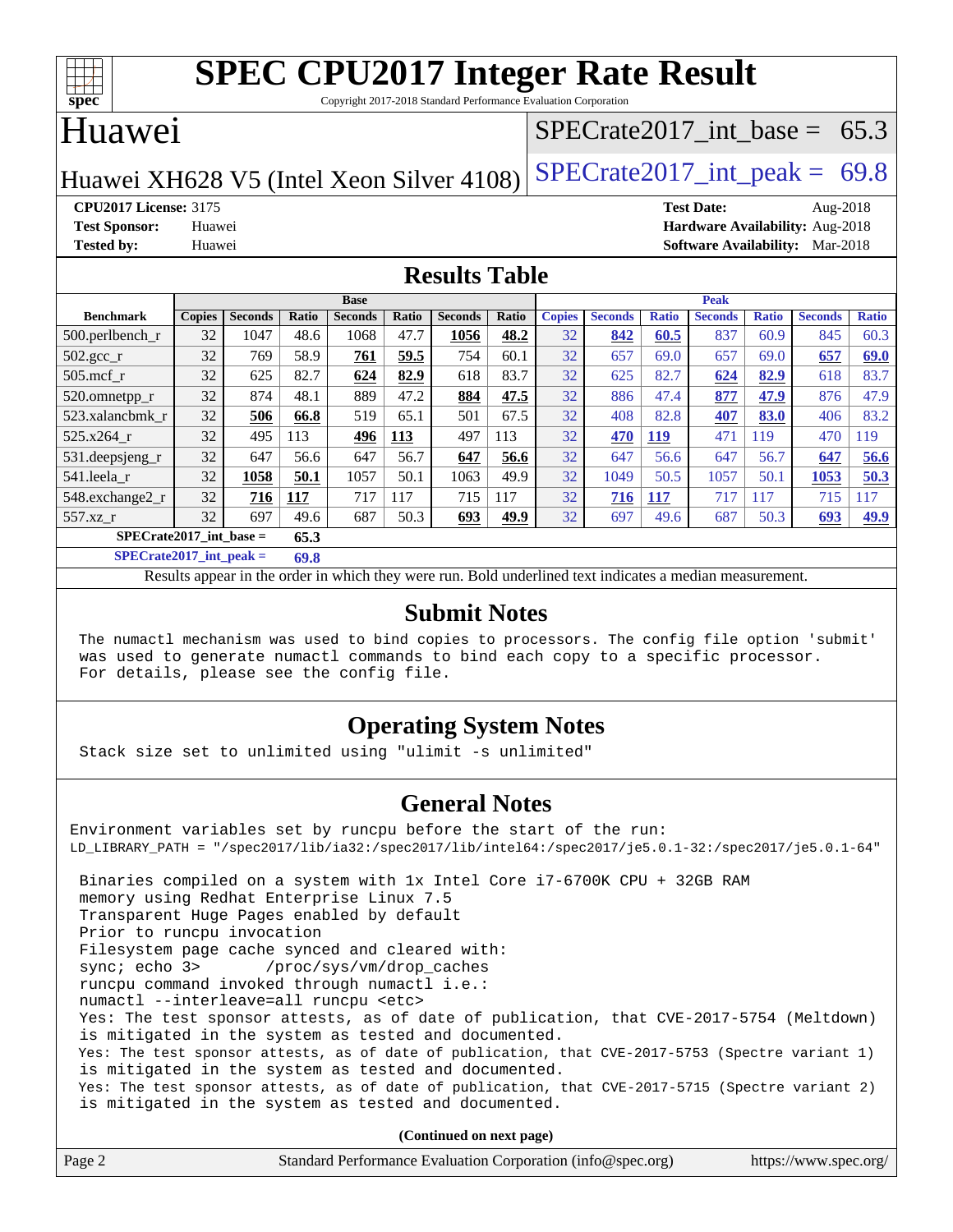| spec                                                                                                                                                                                                                                                                                                                                                                   | <b>SPEC CPU2017 Integer Rate Result</b><br>Copyright 2017-2018 Standard Performance Evaluation Corporation                                                                                                                   |                                  |                   |                                                                    |          |
|------------------------------------------------------------------------------------------------------------------------------------------------------------------------------------------------------------------------------------------------------------------------------------------------------------------------------------------------------------------------|------------------------------------------------------------------------------------------------------------------------------------------------------------------------------------------------------------------------------|----------------------------------|-------------------|--------------------------------------------------------------------|----------|
| Huawei                                                                                                                                                                                                                                                                                                                                                                 |                                                                                                                                                                                                                              | $SPECrate2017\_int\_base = 65.3$ |                   |                                                                    |          |
| Huawei XH628 V5 (Intel Xeon Silver 4108)                                                                                                                                                                                                                                                                                                                               |                                                                                                                                                                                                                              | $SPECTate2017\_int\_peak = 69.8$ |                   |                                                                    |          |
| <b>CPU2017 License: 3175</b><br><b>Test Sponsor:</b><br>Huawei<br><b>Tested by:</b><br>Huawei                                                                                                                                                                                                                                                                          |                                                                                                                                                                                                                              |                                  | <b>Test Date:</b> | Hardware Availability: Aug-2018<br>Software Availability: Mar-2018 | Aug-2018 |
|                                                                                                                                                                                                                                                                                                                                                                        | <b>General Notes (Continued)</b>                                                                                                                                                                                             |                                  |                   |                                                                    |          |
| jemalloc, a general purpose malloc implementation<br>built with the RedHat Enterprise 7.5, and the system compiler gcc 4.8.5<br>sources available from jemalloc.net or https://github.com/jemalloc/jemalloc/releases                                                                                                                                                   |                                                                                                                                                                                                                              |                                  |                   |                                                                    |          |
|                                                                                                                                                                                                                                                                                                                                                                        | <b>Platform Notes</b>                                                                                                                                                                                                        |                                  |                   |                                                                    |          |
| BIOS configuration:<br>Power Policy Set to Performance<br>Sysinfo program /spec2017/bin/sysinfo<br>Rev: r5797 of 2017-06-14 96c45e4568ad54c135fd618bcc091c0f<br>running on localhost.localdomain Tue Aug 21 09:53:58 2018<br>SUT (System Under Test) info as seen by some common utilities.                                                                            |                                                                                                                                                                                                                              |                                  |                   |                                                                    |          |
| For more information on this section, see<br>https://www.spec.org/cpu2017/Docs/config.html#sysinfo                                                                                                                                                                                                                                                                     |                                                                                                                                                                                                                              |                                  |                   |                                                                    |          |
| From /proc/cpuinfo<br>model name: $Intel(R)$ Xeon(R) Silver 4108 CPU @ 1.80GHz<br>"physical id"s (chips)<br>2<br>32 "processors"<br>cores, siblings (Caution: counting these is hw and system dependent. The following<br>excerpts from /proc/cpuinfo might not be reliable. Use with caution.)<br>cpu cores : 8<br>siblings : 16<br>physical 0: cores 0 1 2 3 4 5 6 7 |                                                                                                                                                                                                                              |                                  |                   |                                                                    |          |
| physical 1: cores 0 1 2 3 4 5 6 7<br>From lscpu:                                                                                                                                                                                                                                                                                                                       |                                                                                                                                                                                                                              |                                  |                   |                                                                    |          |
| Architecture:<br>$CPU$ op-mode( $s$ ):<br>Byte Order:<br>CPU(s):<br>On-line CPU(s) list:<br>Thread(s) per core:<br>Core(s) per socket:<br>$Socket(s)$ :<br>NUMA node(s):<br>Vendor ID:<br>CPU family:<br>Model:<br>Model name:<br>Stepping:<br>CPU MHz:<br>BogoMIPS:<br>Virtualization:<br>Lld cache:                                                                  | x86_64<br>$32$ -bit, $64$ -bit<br>Little Endian<br>32<br>$0 - 31$<br>2<br>8<br>2<br>$\overline{a}$<br>GenuineIntel<br>6<br>85<br>$Intel(R) Xeon(R) Silver 4108 CPU @ 1.80GHz$<br>4<br>1800.000<br>3600.00<br>$VT - x$<br>32K |                                  |                   |                                                                    |          |
|                                                                                                                                                                                                                                                                                                                                                                        | (Continued on next page)                                                                                                                                                                                                     |                                  |                   |                                                                    |          |
| Page 3                                                                                                                                                                                                                                                                                                                                                                 | Standard Performance Evaluation Corporation (info@spec.org)                                                                                                                                                                  |                                  |                   | https://www.spec.org/                                              |          |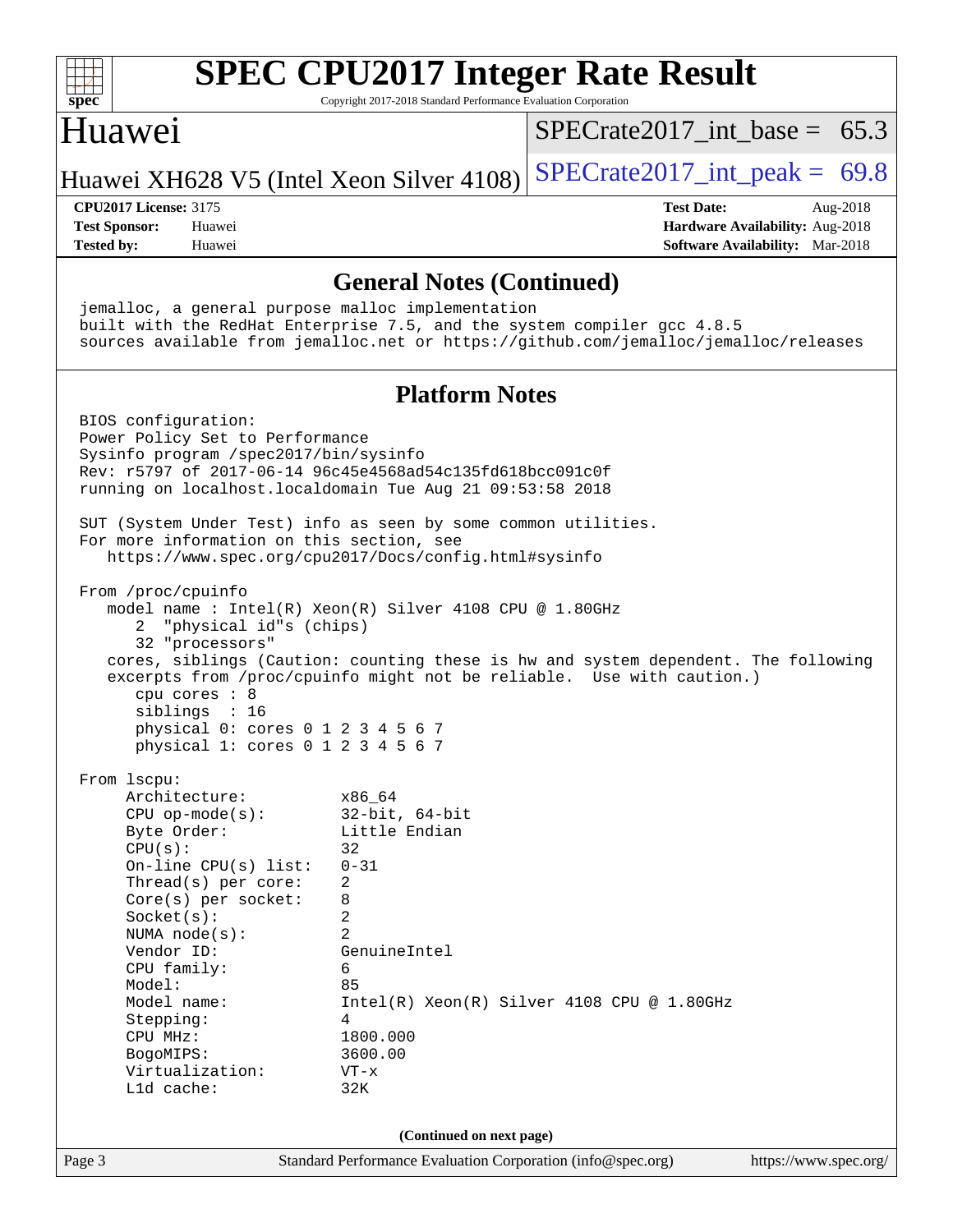| <b>SPEC CPU2017 Integer Rate Result</b><br>Copyright 2017-2018 Standard Performance Evaluation Corporation<br>spec <sup>®</sup>                                                                                                                                                                                                                                                                                                                                                                                                                                                                                                                                                                                                                                                                                                                                                                                                         |                                                                                                     |
|-----------------------------------------------------------------------------------------------------------------------------------------------------------------------------------------------------------------------------------------------------------------------------------------------------------------------------------------------------------------------------------------------------------------------------------------------------------------------------------------------------------------------------------------------------------------------------------------------------------------------------------------------------------------------------------------------------------------------------------------------------------------------------------------------------------------------------------------------------------------------------------------------------------------------------------------|-----------------------------------------------------------------------------------------------------|
| Huawei                                                                                                                                                                                                                                                                                                                                                                                                                                                                                                                                                                                                                                                                                                                                                                                                                                                                                                                                  | $SPECTate2017$ int base = 65.3                                                                      |
| Huawei XH628 V5 (Intel Xeon Silver 4108)                                                                                                                                                                                                                                                                                                                                                                                                                                                                                                                                                                                                                                                                                                                                                                                                                                                                                                | $SPECTate2017\_int\_peak = 69.8$                                                                    |
| <b>CPU2017 License: 3175</b><br><b>Test Sponsor:</b><br>Huawei<br><b>Tested by:</b><br>Huawei                                                                                                                                                                                                                                                                                                                                                                                                                                                                                                                                                                                                                                                                                                                                                                                                                                           | <b>Test Date:</b><br>Aug-2018<br>Hardware Availability: Aug-2018<br>Software Availability: Mar-2018 |
| <b>Platform Notes (Continued)</b>                                                                                                                                                                                                                                                                                                                                                                                                                                                                                                                                                                                                                                                                                                                                                                                                                                                                                                       |                                                                                                     |
| Lli cache:<br>32K<br>$L2$ cache:<br>1024K<br>L3 cache:<br>11264K<br>NUMA node0 CPU(s):<br>$0 - 7, 16 - 23$<br>NUMA nodel CPU(s):<br>$8 - 15, 24 - 31$<br>Flags:<br>pat pse36 clflush dts acpi mmx fxsr sse sse2 ss ht tm pbe syscall nx pdpelgb rdtscp<br>lm constant_tsc art arch_perfmon pebs bts rep_good nopl xtopology nonstop_tsc<br>aperfmperf eagerfpu pni pclmulqdq dtes64 ds_cpl vmx smx est tm2 ssse3 fma cx16 xtpr<br>pdcm pcid dca sse4_1 sse4_2 x2apic movbe popcnt tsc_deadline_timer aes xsave avx<br>fl6c rdrand lahf_lm abm 3dnowprefetch epb cat_13 cdp_13 invpcid_single intel_pt<br>spec_ctrl ibpb_support tpr_shadow vnmi flexpriority ept vpid fsgsbase tsc_adjust<br>bmil hle avx2 smep bmi2 erms invpcid rtm cqm mpx rdt_a avx512f avx512dq rdseed adx<br>smap clflushopt clwb avx512cd avx512bw avx512vl xsaveopt xsavec xgetbvl cqm_llc<br>cqm_occup_llc cqm_mbm_total cqm_mbm_local dtherm ida arat pln pts | fpu vme de pse tsc msr pae mce cx8 apic sep mtrr pge mca cmov                                       |
| /proc/cpuinfo cache data<br>cache size : $11264$ KB                                                                                                                                                                                                                                                                                                                                                                                                                                                                                                                                                                                                                                                                                                                                                                                                                                                                                     |                                                                                                     |
| From numactl --hardware WARNING: a numactl 'node' might or might not correspond to a<br>physical chip.<br>$available: 2 nodes (0-1)$<br>node 0 cpus: 0 1 2 3 4 5 6 7 16 17 18 19 20 21 22 23<br>node 0 size: 195701 MB<br>node 0 free: 190565 MB<br>node 1 cpus: 8 9 10 11 12 13 14 15 24 25 26 27 28 29 30 31<br>node 1 size: 196608 MB<br>node 1 free: 192102 MB<br>node distances:<br>$\overline{0}$<br>$\mathbf 1$<br>node<br>0:<br>10<br>21<br>1:<br>21 10                                                                                                                                                                                                                                                                                                                                                                                                                                                                         |                                                                                                     |
| From /proc/meminfo<br>MemTotal:<br>395141612 kB<br>HugePages_Total:<br>0<br>Hugepagesize:<br>2048 kB                                                                                                                                                                                                                                                                                                                                                                                                                                                                                                                                                                                                                                                                                                                                                                                                                                    |                                                                                                     |
| From /etc/*release* /etc/*version*<br>os-release:<br>NAME="Red Hat Enterprise Linux Server"<br>VERSION="7.4 (Maipo)"<br>ID="rhel"<br>ID_LIKE="fedora"<br>VARIANT="Server"<br>VARIANT_ID="server"<br>VERSION_ID="7.4"                                                                                                                                                                                                                                                                                                                                                                                                                                                                                                                                                                                                                                                                                                                    |                                                                                                     |
| (Continued on next page)                                                                                                                                                                                                                                                                                                                                                                                                                                                                                                                                                                                                                                                                                                                                                                                                                                                                                                                |                                                                                                     |
| Standard Performance Evaluation Corporation (info@spec.org)<br>Page 4                                                                                                                                                                                                                                                                                                                                                                                                                                                                                                                                                                                                                                                                                                                                                                                                                                                                   | https://www.spec.org/                                                                               |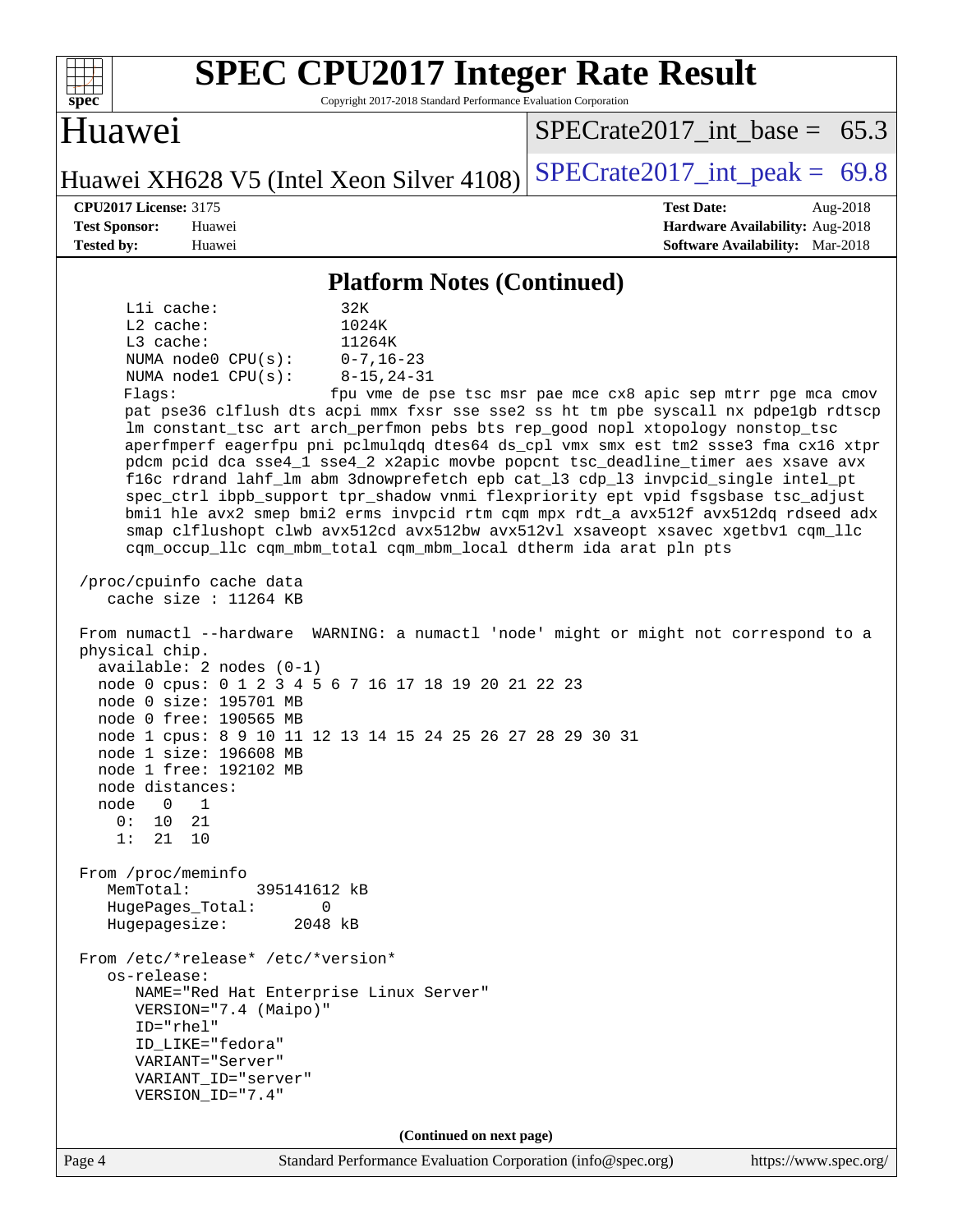| <b>SPEC CPU2017 Integer Rate Result</b><br>spec*                          |                              |
|---------------------------------------------------------------------------|------------------------------|
| Copyright 2017-2018 Standard Performance Evaluation Corporation<br>Huawei | SPECrate2017_int_base = 65.3 |
| Huawei XH628 V5 (Intel Xeon Silver 4108) SPECrate2017_int_peak = 69.8     |                              |

**[Tested by:](http://www.spec.org/auto/cpu2017/Docs/result-fields.html#Testedby)** Huawei **[Software Availability:](http://www.spec.org/auto/cpu2017/Docs/result-fields.html#SoftwareAvailability)** Mar-2018

**[CPU2017 License:](http://www.spec.org/auto/cpu2017/Docs/result-fields.html#CPU2017License)** 3175 **[Test Date:](http://www.spec.org/auto/cpu2017/Docs/result-fields.html#TestDate)** Aug-2018 **[Test Sponsor:](http://www.spec.org/auto/cpu2017/Docs/result-fields.html#TestSponsor)** Huawei **[Hardware Availability:](http://www.spec.org/auto/cpu2017/Docs/result-fields.html#HardwareAvailability)** Aug-2018

#### **[Platform Notes \(Continued\)](http://www.spec.org/auto/cpu2017/Docs/result-fields.html#PlatformNotes)**

PRETTY NAME="Red Hat Enterprise Linux Server 7.4 (Maipo)" redhat-release: Red Hat Enterprise Linux Server release 7.4 (Maipo) system-release: Red Hat Enterprise Linux Server release 7.4 (Maipo) system-release-cpe: cpe:/o:redhat:enterprise\_linux:7.4:ga:server uname -a: Linux localhost.localdomain 3.10.0-693.11.6.el7.x86\_64 #1 SMP Thu Dec 28 14:23:39 EST 2017 x86\_64 x86\_64 x86\_64 GNU/Linux run-level 3 Aug 21 09:53 SPEC is set to: /spec2017 Filesystem Type Size Used Avail Use% Mounted on /dev/nvme0n1p4 xfs 1.5T 8.3G 1.5T 1% / Additional information from dmidecode follows. WARNING: Use caution when you interpret this section. The 'dmidecode' program reads system data which is "intended to allow hardware to be accurately determined", but the intent may not be met, as there are frequent changes to hardware, firmware, and the "DMTF SMBIOS" standard. BIOS INSYDE Corp. 0.86 08/06/2018 Memory: 4x NO DIMM NO DIMM 12x Samsung M393A4K40BB2-CTD 32 GB 2 rank 2666, configured at 2400 (End of data from sysinfo program) **[Compiler Version Notes](http://www.spec.org/auto/cpu2017/Docs/result-fields.html#CompilerVersionNotes)** ============================================================================== CC 500.perlbench\_r(base) 502.gcc\_r(base) 505.mcf\_r(base) 525.x264\_r(base) 557.xz\_r(base) ------------------------------------------------------------------------------

icc (ICC) 18.0.2 20180210 Copyright (C) 1985-2018 Intel Corporation. All rights reserved. ------------------------------------------------------------------------------

============================================================================== CC 500.perlbench\_r(peak) 502.gcc\_r(peak) 505.mcf\_r(peak) 525.x264\_r(peak) 557.xz\_r(peak) ------------------------------------------------------------------------------

icc (ICC) 18.0.2 20180210

Copyright (C) 1985-2018 Intel Corporation. All rights reserved. ------------------------------------------------------------------------------

==============================================================================

CXXC 520.omnetpp  $r(base)$  523.xalancbmk  $r(base)$  531.deepsjeng  $r(base)$ 

**(Continued on next page)**

Page 5 Standard Performance Evaluation Corporation [\(info@spec.org\)](mailto:info@spec.org) <https://www.spec.org/>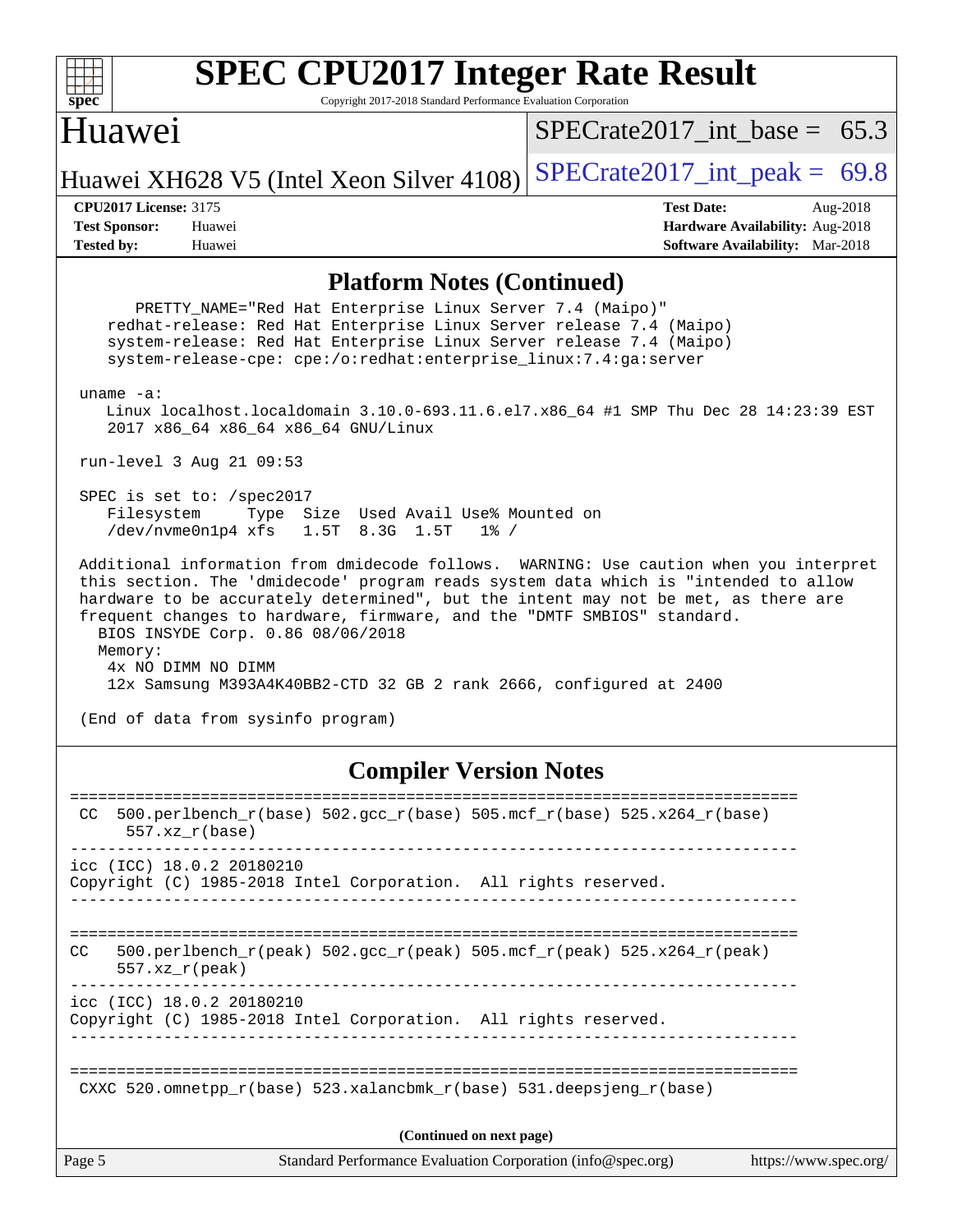| $spec^*$                                                                  | <b>SPEC CPU2017 Integer Rate Result</b><br>Copyright 2017-2018 Standard Performance Evaluation Corporation |                                                                                                |          |
|---------------------------------------------------------------------------|------------------------------------------------------------------------------------------------------------|------------------------------------------------------------------------------------------------|----------|
| Huawei                                                                    |                                                                                                            | $SPECrate2017$ int base = 65.3                                                                 |          |
|                                                                           | Huawei XH628 V5 (Intel Xeon Silver 4108)                                                                   | $SPECTate2017\_int\_peak = 69.8$                                                               |          |
| <b>CPU2017 License: 3175</b><br><b>Test Sponsor:</b><br><b>Tested by:</b> | Huawei<br>Huawei                                                                                           | <b>Test Date:</b><br>Hardware Availability: Aug-2018<br><b>Software Availability:</b> Mar-2018 | Aug-2018 |
|                                                                           | <b>Compiler Version Notes (Continued)</b><br>541.leela_r(base)                                             |                                                                                                |          |
|                                                                           | icpc (ICC) 18.0.2 20180210<br>Copyright (C) 1985-2018 Intel Corporation. All rights reserved.              |                                                                                                |          |
|                                                                           | CXXC 520.omnetpp_r(peak) 523.xalancbmk_r(peak) 531.deepsjeng_r(peak)<br>$541.$ leela_r(peak)               |                                                                                                |          |
|                                                                           | icpc (ICC) 18.0.2 20180210<br>Copyright (C) 1985-2018 Intel Corporation. All rights reserved.              |                                                                                                |          |
|                                                                           | $FC 548. exchange2_r(base)$                                                                                |                                                                                                |          |
|                                                                           | ifort (IFORT) 18.0.2 20180210<br>Copyright (C) 1985-2018 Intel Corporation. All rights reserved.           |                                                                                                |          |
| FC.                                                                       | $548$ . exchange $2\_r$ (peak)                                                                             |                                                                                                |          |
|                                                                           | ifort (IFORT) 18.0.2 20180210<br>Copyright (C) 1985-2018 Intel Corporation. All rights reserved.           |                                                                                                |          |
|                                                                           | <b>Base Compiler Invocation</b>                                                                            |                                                                                                |          |
| C benchmarks:<br>$\text{icc}$ -m64 -std=c11                               |                                                                                                            |                                                                                                |          |
| $C_{++}$ benchmarks:<br>icpc -m64                                         |                                                                                                            |                                                                                                |          |
| Fortran benchmarks:<br>ifort -m64                                         |                                                                                                            |                                                                                                |          |
|                                                                           | <b>Base Portability Flags</b>                                                                              |                                                                                                |          |
|                                                                           | 500.perlbench_r: -DSPEC_LP64 -DSPEC_LINUX_X64                                                              |                                                                                                |          |

502.gcc\_r: [-DSPEC\\_LP64](http://www.spec.org/cpu2017/results/res2018q4/cpu2017-20181008-09096.flags.html#suite_basePORTABILITY502_gcc_r_DSPEC_LP64)

**(Continued on next page)**

Page 6 Standard Performance Evaluation Corporation [\(info@spec.org\)](mailto:info@spec.org) <https://www.spec.org/>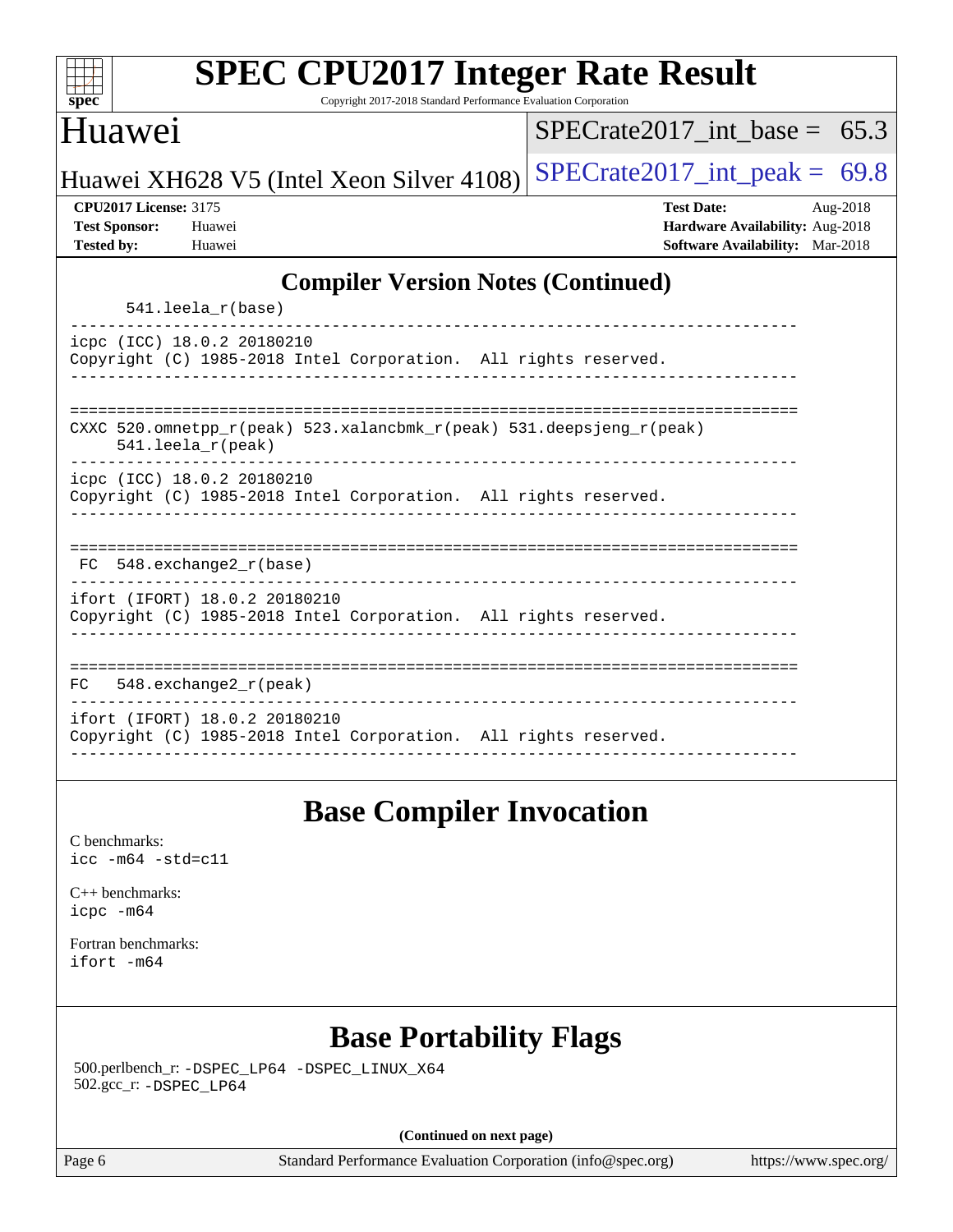

Copyright 2017-2018 Standard Performance Evaluation Corporation

## Huawei

 $SPECTate2017\_int\_base = 65.3$ 

Huawei XH628 V5 (Intel Xeon Silver 4108) SPECrate  $2017$ \_int\_peak = 69.8

**[CPU2017 License:](http://www.spec.org/auto/cpu2017/Docs/result-fields.html#CPU2017License)** 3175 **[Test Date:](http://www.spec.org/auto/cpu2017/Docs/result-fields.html#TestDate)** Aug-2018

**[Test Sponsor:](http://www.spec.org/auto/cpu2017/Docs/result-fields.html#TestSponsor)** Huawei **[Hardware Availability:](http://www.spec.org/auto/cpu2017/Docs/result-fields.html#HardwareAvailability)** Aug-2018 **[Tested by:](http://www.spec.org/auto/cpu2017/Docs/result-fields.html#Testedby)** Huawei **[Software Availability:](http://www.spec.org/auto/cpu2017/Docs/result-fields.html#SoftwareAvailability)** Mar-2018

# **[Base Portability Flags \(Continued\)](http://www.spec.org/auto/cpu2017/Docs/result-fields.html#BasePortabilityFlags)**

 505.mcf\_r: [-DSPEC\\_LP64](http://www.spec.org/cpu2017/results/res2018q4/cpu2017-20181008-09096.flags.html#suite_basePORTABILITY505_mcf_r_DSPEC_LP64) 520.omnetpp\_r: [-DSPEC\\_LP64](http://www.spec.org/cpu2017/results/res2018q4/cpu2017-20181008-09096.flags.html#suite_basePORTABILITY520_omnetpp_r_DSPEC_LP64) 523.xalancbmk\_r: [-DSPEC\\_LP64](http://www.spec.org/cpu2017/results/res2018q4/cpu2017-20181008-09096.flags.html#suite_basePORTABILITY523_xalancbmk_r_DSPEC_LP64) [-DSPEC\\_LINUX](http://www.spec.org/cpu2017/results/res2018q4/cpu2017-20181008-09096.flags.html#b523.xalancbmk_r_baseCXXPORTABILITY_DSPEC_LINUX) 525.x264\_r: [-DSPEC\\_LP64](http://www.spec.org/cpu2017/results/res2018q4/cpu2017-20181008-09096.flags.html#suite_basePORTABILITY525_x264_r_DSPEC_LP64) 531.deepsjeng\_r: [-DSPEC\\_LP64](http://www.spec.org/cpu2017/results/res2018q4/cpu2017-20181008-09096.flags.html#suite_basePORTABILITY531_deepsjeng_r_DSPEC_LP64) 541.leela\_r: [-DSPEC\\_LP64](http://www.spec.org/cpu2017/results/res2018q4/cpu2017-20181008-09096.flags.html#suite_basePORTABILITY541_leela_r_DSPEC_LP64) 548.exchange2\_r: [-DSPEC\\_LP64](http://www.spec.org/cpu2017/results/res2018q4/cpu2017-20181008-09096.flags.html#suite_basePORTABILITY548_exchange2_r_DSPEC_LP64) 557.xz\_r: [-DSPEC\\_LP64](http://www.spec.org/cpu2017/results/res2018q4/cpu2017-20181008-09096.flags.html#suite_basePORTABILITY557_xz_r_DSPEC_LP64)

### **[Base Optimization Flags](http://www.spec.org/auto/cpu2017/Docs/result-fields.html#BaseOptimizationFlags)**

[C benchmarks](http://www.spec.org/auto/cpu2017/Docs/result-fields.html#Cbenchmarks):

[-Wl,-z,muldefs](http://www.spec.org/cpu2017/results/res2018q4/cpu2017-20181008-09096.flags.html#user_CCbase_link_force_multiple1_b4cbdb97b34bdee9ceefcfe54f4c8ea74255f0b02a4b23e853cdb0e18eb4525ac79b5a88067c842dd0ee6996c24547a27a4b99331201badda8798ef8a743f577) [-xCORE-AVX2](http://www.spec.org/cpu2017/results/res2018q4/cpu2017-20181008-09096.flags.html#user_CCbase_f-xCORE-AVX2) [-ipo](http://www.spec.org/cpu2017/results/res2018q4/cpu2017-20181008-09096.flags.html#user_CCbase_f-ipo) [-O3](http://www.spec.org/cpu2017/results/res2018q4/cpu2017-20181008-09096.flags.html#user_CCbase_f-O3) [-no-prec-div](http://www.spec.org/cpu2017/results/res2018q4/cpu2017-20181008-09096.flags.html#user_CCbase_f-no-prec-div) [-qopt-mem-layout-trans=3](http://www.spec.org/cpu2017/results/res2018q4/cpu2017-20181008-09096.flags.html#user_CCbase_f-qopt-mem-layout-trans_de80db37974c74b1f0e20d883f0b675c88c3b01e9d123adea9b28688d64333345fb62bc4a798493513fdb68f60282f9a726aa07f478b2f7113531aecce732043) [-L/usr/local/je5.0.1-64/lib](http://www.spec.org/cpu2017/results/res2018q4/cpu2017-20181008-09096.flags.html#user_CCbase_jemalloc_link_path64_4b10a636b7bce113509b17f3bd0d6226c5fb2346b9178c2d0232c14f04ab830f976640479e5c33dc2bcbbdad86ecfb6634cbbd4418746f06f368b512fced5394) [-ljemalloc](http://www.spec.org/cpu2017/results/res2018q4/cpu2017-20181008-09096.flags.html#user_CCbase_jemalloc_link_lib_d1249b907c500fa1c0672f44f562e3d0f79738ae9e3c4a9c376d49f265a04b9c99b167ecedbf6711b3085be911c67ff61f150a17b3472be731631ba4d0471706)

[C++ benchmarks:](http://www.spec.org/auto/cpu2017/Docs/result-fields.html#CXXbenchmarks)

[-Wl,-z,muldefs](http://www.spec.org/cpu2017/results/res2018q4/cpu2017-20181008-09096.flags.html#user_CXXbase_link_force_multiple1_b4cbdb97b34bdee9ceefcfe54f4c8ea74255f0b02a4b23e853cdb0e18eb4525ac79b5a88067c842dd0ee6996c24547a27a4b99331201badda8798ef8a743f577) [-xCORE-AVX2](http://www.spec.org/cpu2017/results/res2018q4/cpu2017-20181008-09096.flags.html#user_CXXbase_f-xCORE-AVX2) [-ipo](http://www.spec.org/cpu2017/results/res2018q4/cpu2017-20181008-09096.flags.html#user_CXXbase_f-ipo) [-O3](http://www.spec.org/cpu2017/results/res2018q4/cpu2017-20181008-09096.flags.html#user_CXXbase_f-O3) [-no-prec-div](http://www.spec.org/cpu2017/results/res2018q4/cpu2017-20181008-09096.flags.html#user_CXXbase_f-no-prec-div) [-qopt-mem-layout-trans=3](http://www.spec.org/cpu2017/results/res2018q4/cpu2017-20181008-09096.flags.html#user_CXXbase_f-qopt-mem-layout-trans_de80db37974c74b1f0e20d883f0b675c88c3b01e9d123adea9b28688d64333345fb62bc4a798493513fdb68f60282f9a726aa07f478b2f7113531aecce732043) [-L/usr/local/je5.0.1-64/lib](http://www.spec.org/cpu2017/results/res2018q4/cpu2017-20181008-09096.flags.html#user_CXXbase_jemalloc_link_path64_4b10a636b7bce113509b17f3bd0d6226c5fb2346b9178c2d0232c14f04ab830f976640479e5c33dc2bcbbdad86ecfb6634cbbd4418746f06f368b512fced5394) [-ljemalloc](http://www.spec.org/cpu2017/results/res2018q4/cpu2017-20181008-09096.flags.html#user_CXXbase_jemalloc_link_lib_d1249b907c500fa1c0672f44f562e3d0f79738ae9e3c4a9c376d49f265a04b9c99b167ecedbf6711b3085be911c67ff61f150a17b3472be731631ba4d0471706)

#### [Fortran benchmarks](http://www.spec.org/auto/cpu2017/Docs/result-fields.html#Fortranbenchmarks):

[-Wl,-z,muldefs](http://www.spec.org/cpu2017/results/res2018q4/cpu2017-20181008-09096.flags.html#user_FCbase_link_force_multiple1_b4cbdb97b34bdee9ceefcfe54f4c8ea74255f0b02a4b23e853cdb0e18eb4525ac79b5a88067c842dd0ee6996c24547a27a4b99331201badda8798ef8a743f577) [-xCORE-AVX2](http://www.spec.org/cpu2017/results/res2018q4/cpu2017-20181008-09096.flags.html#user_FCbase_f-xCORE-AVX2) [-ipo](http://www.spec.org/cpu2017/results/res2018q4/cpu2017-20181008-09096.flags.html#user_FCbase_f-ipo) [-O3](http://www.spec.org/cpu2017/results/res2018q4/cpu2017-20181008-09096.flags.html#user_FCbase_f-O3) [-no-prec-div](http://www.spec.org/cpu2017/results/res2018q4/cpu2017-20181008-09096.flags.html#user_FCbase_f-no-prec-div) [-qopt-mem-layout-trans=3](http://www.spec.org/cpu2017/results/res2018q4/cpu2017-20181008-09096.flags.html#user_FCbase_f-qopt-mem-layout-trans_de80db37974c74b1f0e20d883f0b675c88c3b01e9d123adea9b28688d64333345fb62bc4a798493513fdb68f60282f9a726aa07f478b2f7113531aecce732043) [-nostandard-realloc-lhs](http://www.spec.org/cpu2017/results/res2018q4/cpu2017-20181008-09096.flags.html#user_FCbase_f_2003_std_realloc_82b4557e90729c0f113870c07e44d33d6f5a304b4f63d4c15d2d0f1fab99f5daaed73bdb9275d9ae411527f28b936061aa8b9c8f2d63842963b95c9dd6426b8a) [-L/usr/local/je5.0.1-64/lib](http://www.spec.org/cpu2017/results/res2018q4/cpu2017-20181008-09096.flags.html#user_FCbase_jemalloc_link_path64_4b10a636b7bce113509b17f3bd0d6226c5fb2346b9178c2d0232c14f04ab830f976640479e5c33dc2bcbbdad86ecfb6634cbbd4418746f06f368b512fced5394) [-ljemalloc](http://www.spec.org/cpu2017/results/res2018q4/cpu2017-20181008-09096.flags.html#user_FCbase_jemalloc_link_lib_d1249b907c500fa1c0672f44f562e3d0f79738ae9e3c4a9c376d49f265a04b9c99b167ecedbf6711b3085be911c67ff61f150a17b3472be731631ba4d0471706)

## **[Peak Compiler Invocation](http://www.spec.org/auto/cpu2017/Docs/result-fields.html#PeakCompilerInvocation)**

[C benchmarks \(except as noted below\)](http://www.spec.org/auto/cpu2017/Docs/result-fields.html#Cbenchmarksexceptasnotedbelow): [icc -m64 -std=c11](http://www.spec.org/cpu2017/results/res2018q4/cpu2017-20181008-09096.flags.html#user_CCpeak_intel_icc_64bit_c11_33ee0cdaae7deeeab2a9725423ba97205ce30f63b9926c2519791662299b76a0318f32ddfffdc46587804de3178b4f9328c46fa7c2b0cd779d7a61945c91cd35)

502.gcc\_r: [icc -m32 -std=c11 -L/home/prasadj/specdev/IC18u2\\_Internal/lin\\_18\\_0\\_20180210/compiler/lib/ia32\\_lin](http://www.spec.org/cpu2017/results/res2018q4/cpu2017-20181008-09096.flags.html#user_peakCCLD502_gcc_r_intel_icc_a481ac844e7127046fad14d498c730a1848fa901fbbb2c3dfdd5e9fbbac777c8009953946d55d8b6afe8ed0da70dd2b4f8dedbdf7ab1ee211ba70d24a5d89f85)

[C++ benchmarks \(except as noted below\):](http://www.spec.org/auto/cpu2017/Docs/result-fields.html#CXXbenchmarksexceptasnotedbelow) [icpc -m64](http://www.spec.org/cpu2017/results/res2018q4/cpu2017-20181008-09096.flags.html#user_CXXpeak_intel_icpc_64bit_4ecb2543ae3f1412ef961e0650ca070fec7b7afdcd6ed48761b84423119d1bf6bdf5cad15b44d48e7256388bc77273b966e5eb805aefd121eb22e9299b2ec9d9)

523.xalancbmk\_r: [icpc -m32 -L/home/prasadj/specdev/IC18u2\\_Internal/lin\\_18\\_0\\_20180210/compiler/lib/ia32\\_lin](http://www.spec.org/cpu2017/results/res2018q4/cpu2017-20181008-09096.flags.html#user_peakCXXLD523_xalancbmk_r_intel_icpc_c6d030cd79af6ea7d6fb64c57e8fe7ae8fe0b96fc5a3b3f4a10e3273b3d7fa9decd8263f6330cef23f751cb093a69fae84a2bf4c243500a8eed069248128076f)

[Fortran benchmarks](http://www.spec.org/auto/cpu2017/Docs/result-fields.html#Fortranbenchmarks): [ifort -m64](http://www.spec.org/cpu2017/results/res2018q4/cpu2017-20181008-09096.flags.html#user_FCpeak_intel_ifort_64bit_24f2bb282fbaeffd6157abe4f878425411749daecae9a33200eee2bee2fe76f3b89351d69a8130dd5949958ce389cf37ff59a95e7a40d588e8d3a57e0c3fd751)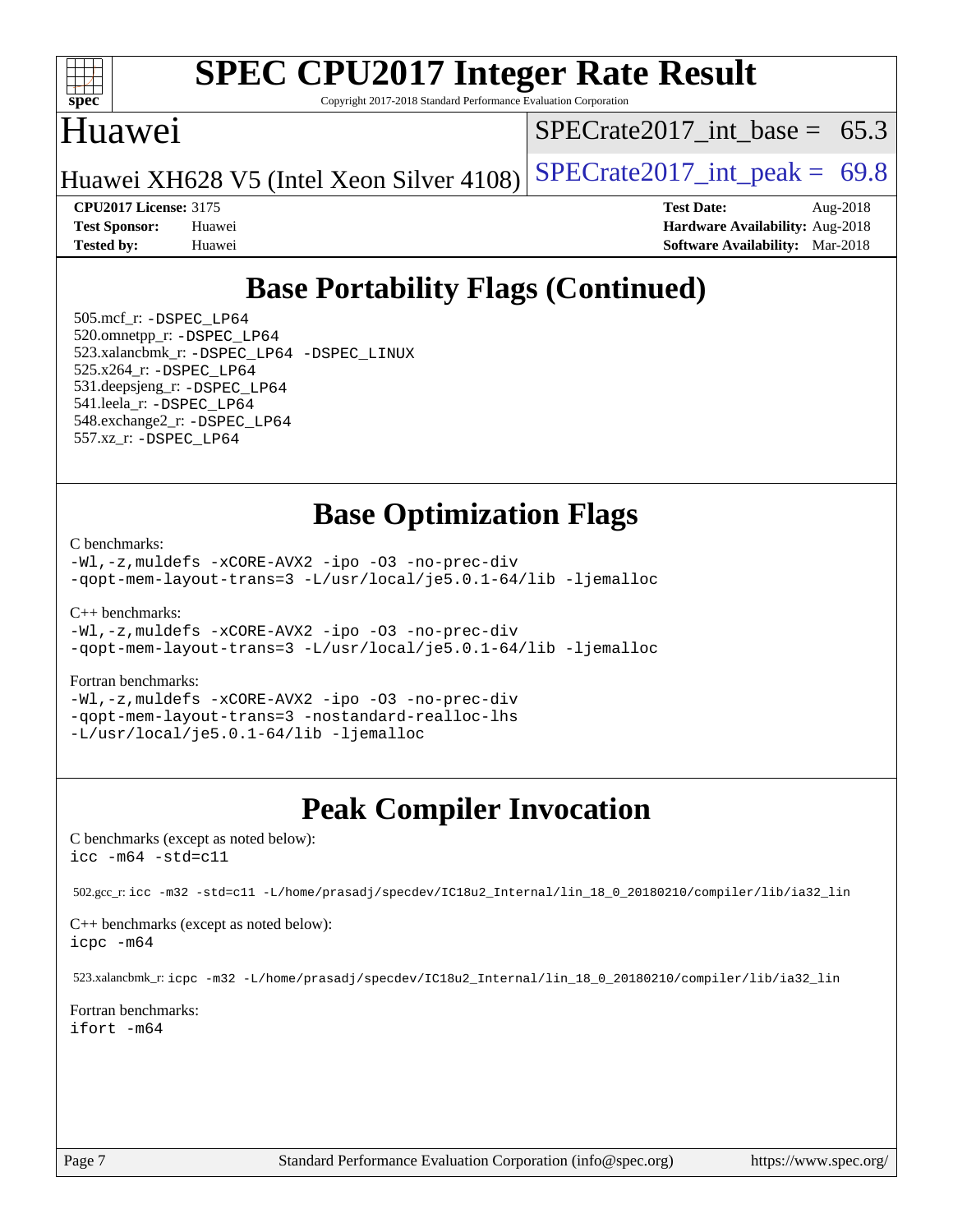

Copyright 2017-2018 Standard Performance Evaluation Corporation

## Huawei

SPECrate2017 int\_base =  $65.3$ 

Huawei XH628 V5 (Intel Xeon Silver 4108) SPECrate  $2017$ \_int\_peak = 69.8

**[CPU2017 License:](http://www.spec.org/auto/cpu2017/Docs/result-fields.html#CPU2017License)** 3175 **[Test Date:](http://www.spec.org/auto/cpu2017/Docs/result-fields.html#TestDate)** Aug-2018 **[Test Sponsor:](http://www.spec.org/auto/cpu2017/Docs/result-fields.html#TestSponsor)** Huawei **[Hardware Availability:](http://www.spec.org/auto/cpu2017/Docs/result-fields.html#HardwareAvailability)** Aug-2018 **[Tested by:](http://www.spec.org/auto/cpu2017/Docs/result-fields.html#Testedby)** Huawei **[Software Availability:](http://www.spec.org/auto/cpu2017/Docs/result-fields.html#SoftwareAvailability)** Mar-2018

## **[Peak Portability Flags](http://www.spec.org/auto/cpu2017/Docs/result-fields.html#PeakPortabilityFlags)**

 500.perlbench\_r: [-DSPEC\\_LP64](http://www.spec.org/cpu2017/results/res2018q4/cpu2017-20181008-09096.flags.html#b500.perlbench_r_peakPORTABILITY_DSPEC_LP64) [-DSPEC\\_LINUX\\_X64](http://www.spec.org/cpu2017/results/res2018q4/cpu2017-20181008-09096.flags.html#b500.perlbench_r_peakCPORTABILITY_DSPEC_LINUX_X64) 502.gcc\_r: [-D\\_FILE\\_OFFSET\\_BITS=64](http://www.spec.org/cpu2017/results/res2018q4/cpu2017-20181008-09096.flags.html#user_peakPORTABILITY502_gcc_r_file_offset_bits_64_5ae949a99b284ddf4e95728d47cb0843d81b2eb0e18bdfe74bbf0f61d0b064f4bda2f10ea5eb90e1dcab0e84dbc592acfc5018bc955c18609f94ddb8d550002c) 505.mcf\_r: [-DSPEC\\_LP64](http://www.spec.org/cpu2017/results/res2018q4/cpu2017-20181008-09096.flags.html#suite_peakPORTABILITY505_mcf_r_DSPEC_LP64) 520.omnetpp\_r: [-DSPEC\\_LP64](http://www.spec.org/cpu2017/results/res2018q4/cpu2017-20181008-09096.flags.html#suite_peakPORTABILITY520_omnetpp_r_DSPEC_LP64) 523.xalancbmk\_r: [-D\\_FILE\\_OFFSET\\_BITS=64](http://www.spec.org/cpu2017/results/res2018q4/cpu2017-20181008-09096.flags.html#user_peakPORTABILITY523_xalancbmk_r_file_offset_bits_64_5ae949a99b284ddf4e95728d47cb0843d81b2eb0e18bdfe74bbf0f61d0b064f4bda2f10ea5eb90e1dcab0e84dbc592acfc5018bc955c18609f94ddb8d550002c) [-DSPEC\\_LINUX](http://www.spec.org/cpu2017/results/res2018q4/cpu2017-20181008-09096.flags.html#b523.xalancbmk_r_peakCXXPORTABILITY_DSPEC_LINUX) 525.x264\_r: [-DSPEC\\_LP64](http://www.spec.org/cpu2017/results/res2018q4/cpu2017-20181008-09096.flags.html#suite_peakPORTABILITY525_x264_r_DSPEC_LP64) 531.deepsjeng\_r: [-DSPEC\\_LP64](http://www.spec.org/cpu2017/results/res2018q4/cpu2017-20181008-09096.flags.html#suite_peakPORTABILITY531_deepsjeng_r_DSPEC_LP64) 541.leela\_r: [-DSPEC\\_LP64](http://www.spec.org/cpu2017/results/res2018q4/cpu2017-20181008-09096.flags.html#suite_peakPORTABILITY541_leela_r_DSPEC_LP64) 548.exchange2\_r: [-DSPEC\\_LP64](http://www.spec.org/cpu2017/results/res2018q4/cpu2017-20181008-09096.flags.html#suite_peakPORTABILITY548_exchange2_r_DSPEC_LP64) 557.xz\_r: [-DSPEC\\_LP64](http://www.spec.org/cpu2017/results/res2018q4/cpu2017-20181008-09096.flags.html#suite_peakPORTABILITY557_xz_r_DSPEC_LP64)

# **[Peak Optimization Flags](http://www.spec.org/auto/cpu2017/Docs/result-fields.html#PeakOptimizationFlags)**

[C benchmarks](http://www.spec.org/auto/cpu2017/Docs/result-fields.html#Cbenchmarks):

```
 500.perlbench_r: -Wl,-z,muldefs -prof-gen(pass 1) -prof-use(pass 2) -ipo
-xCORE-AVX2 -O3 -no-prec-div -qopt-mem-layout-trans=3
-fno-strict-overflow -L/usr/local/je5.0.1-64/lib
-ljemalloc
 502.gcc_r: -Wl,-z,muldefs -prof-gen(pass 1) -prof-use(pass 2) -ipo
-xCORE-AVX2 -O3 -no-prec-div -qopt-mem-layout-trans=3
-L/usr/local/je5.0.1-32/lib -ljemalloc
505.\text{mcf}_r: basepeak = yes
 525.x264_r: -Wl,-z,muldefs -prof-gen(pass 1) -prof-use(pass 2) -ipo
-xCORE-AVX2 -O3 -no-prec-div -qopt-mem-layout-trans=3
-fno-alias -L/usr/local/je5.0.1-64/lib -ljemalloc
557.xz r: basepeak = yes
C++ benchmarks: 
 520.omnetpp_r: -Wl,-z,muldefs -prof-gen(pass 1) -prof-use(pass 2) -ipo
-xCORE-AVX2 -O3 -no-prec-div -qopt-mem-layout-trans=3
-L/usr/local/je5.0.1-64/lib -ljemalloc
 523.xalancbmk_r: -Wl,-z,muldefs -prof-gen(pass 1) -prof-use(pass 2) -ipo
-xCORE-AVX2 -O3 -no-prec-div -qopt-mem-layout-trans=3
-L/usr/local/je5.0.1-32/lib -ljemalloc
 531.deepsjeng_r: basepeak = yes
```
**(Continued on next page)**